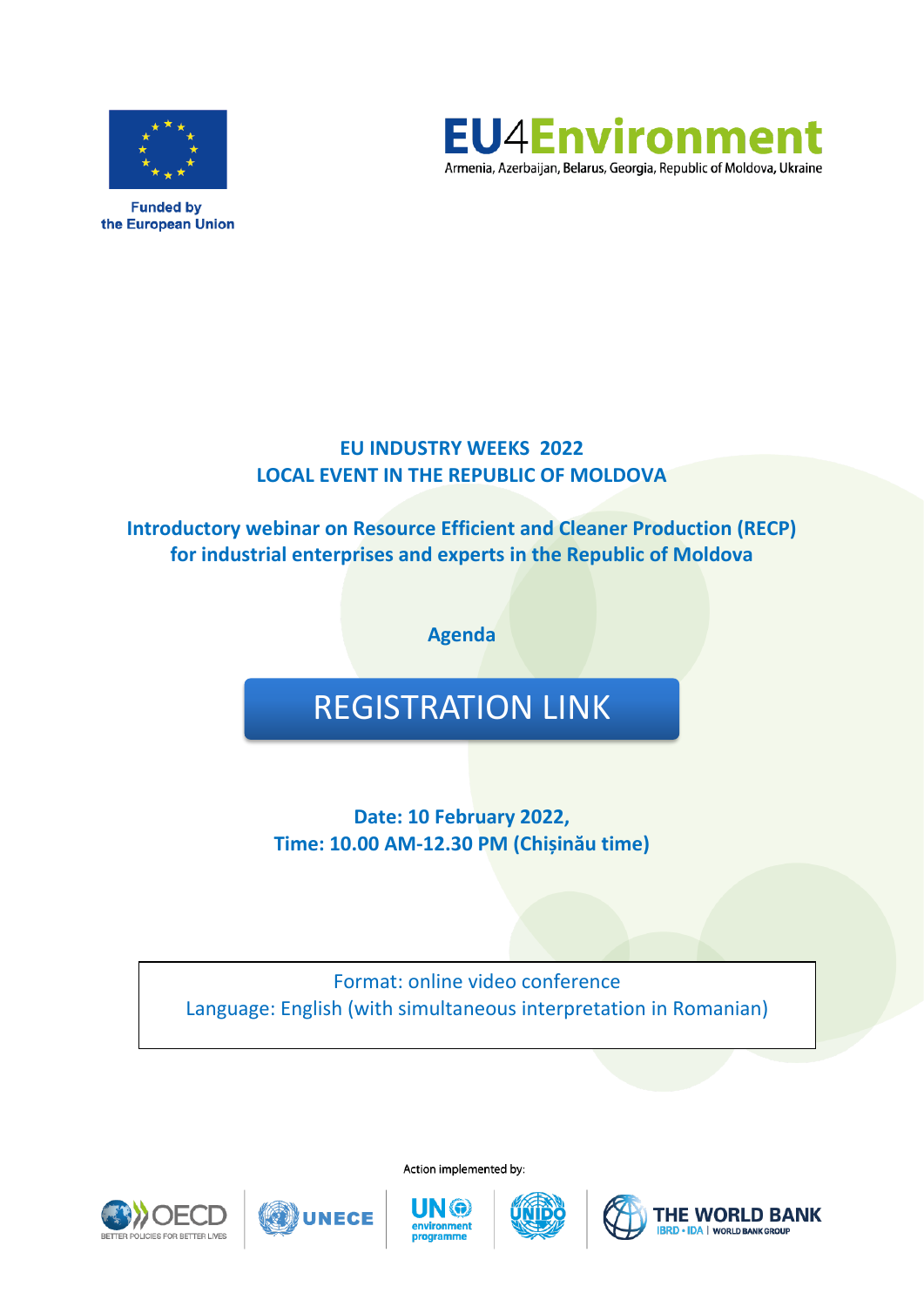

**2 │** 

## **AGENDA**

**Moderator:** Ms Aurelia Sarari, National Coordinator, UNIDO Resource Efficient and Cleaner Production (RECP) and Circular Economy component of the EU4Environment Action in Moldova

| Time        | <b>Item</b>                                                                                                                                                                                                                |
|-------------|----------------------------------------------------------------------------------------------------------------------------------------------------------------------------------------------------------------------------|
| 10.00-10.20 | <b>Welcome address</b>                                                                                                                                                                                                     |
|             | Mr. Sergiu Gaibu, Minister, Ministry of Economy<br>Government NFP to the EU4Environment                                                                                                                                    |
|             | Ms. Rodica lordanov, State Secretary, Ministry of Environment, Government NFP to<br>the EU4Environment                                                                                                                     |
|             | Mr. Christian Ballaro, Programme Officer for Energy, Environment and Climate<br>Change, EU Delegation (TBC)                                                                                                                |
|             | Ms Tatiana Chernyavskaya, EU4Environment Project Manager, Department of<br>Environment, UNIDO                                                                                                                              |
|             | Mr Dumitru Pintea, Director of ODIMM, UNIDO's RECP Training and Assessment<br>Partner                                                                                                                                      |
| 10:20-10:30 | SMEs Greening Program and national policies and initiatives for green business<br>transformation in Moldova<br>Mr. Ion Lica, Head of the Eco SME implementation unit ODIMM, RECP Training and<br><b>Assessment Partner</b> |
| 10.30-10.50 | Introduction of RECP as a tool for green and digital transformation of industries:<br>practice and benefits for manufacturing SMEs<br>Dr. Johannes Fresner, Senior Technical Advisor, UNIDO                                |
| 10.50-10:55 | The RECP experience and future perspectives in Moldova: focusing on capacity<br>building<br>Ms. Aurelia Sarari, National Coordinator RECP                                                                                  |
| 10.55-11.10 | Engaging manufacturing enterprises: benefits of being more resource efficient<br>Mr Ion Lica, ODIMM, RECP Training and Assessment Partner                                                                                  |
| 11.10-11.20 | RECP Clubs launch in Cahul and Găgăuzia<br>Mr. Andrii Vorfolomeiev, RECP Centre in Ukraine, RECP Clubs implementation<br><b>Lead Partner</b>                                                                               |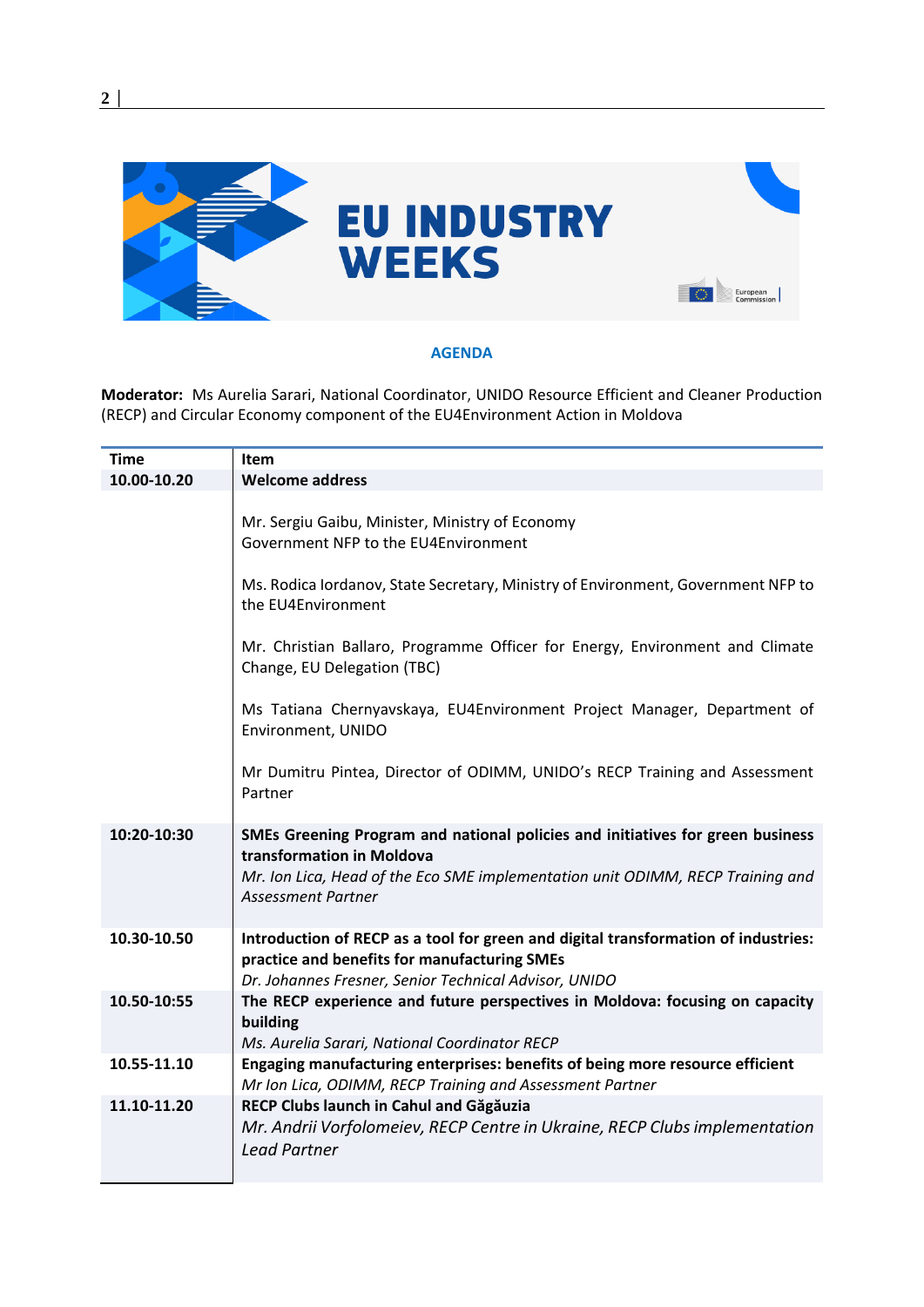| 11.20-11.40 | The voice of industry: why is RECP the way forward?<br>Moderated discussion on businesses motivation and expectations from applying<br><b>RECP</b> |
|-------------|----------------------------------------------------------------------------------------------------------------------------------------------------|
| 11.40-12.00 | <b>Questions and Answers</b>                                                                                                                       |
| 12.00-12.30 | Wrapping up and Way Forward                                                                                                                        |

#### **Webinar objectives, expected outputs and outcomes**

The purpose of the RECP webinar is to promote a wider application of RECP in Moldova, where the local market of service providers should be developed, including with sufficient local capacities and skills. It also provides introduction to a hands-on training for energy and environmental professionals and representatives of manufacturing enterprises on specific activities for greening SMEs under the EU4Environment Action in the Republic of Moldova.

Hosted within the EU Industry Weeks 2022, this event also relates to the thematic areas of green and digital transformation, resilience, and circularity by building the national capacity of Moldovan industrial enterprises, fostering dialogue between the industry/private sector and the Government, and facilitating partnerships.

The participants of the webinar will be introduced to:

- What RECP is
- How to assess efficiency of production processes and identify opportunity areas
- What good RECP practices are in energy efficiency, water and material management
- RECP training and RECP Clubs under EU4Environment and how those are going to be organized

As a result, participants will be able to understand the principles of the RECP methodology and its benefits for manufacturing enterprises. The development of a local expertise is one important means for ensuring long-term results with continued RECP. An important component of the webinar is the introduction of the RECP training programme – the plans on how demonstration companies are invited to participate, and selected trainees will be trained and familiarized with the different RECP tools. The goal of the training programme is to ensure that the trainees are able to implement the RECP assessments by themselves and demonstration measures are developed for the participant companies (obtaining cost savings and an improved environmental performance).

Participants will also learn about the **RECP Clubs**, which bring together small and medium-sized enterprises (SMEs) and take them jointly through an intensive training and coaching programme, leading to the development of a customized RECP action plan upon the completion of the Clubs' activities. For them, training in the RECP methodology modules is conducted over a period of four-six months. The Club training modules are organized in the following thematic areas: business environmental profile, energy, water and wastewater, materials and waste, chemicals and chemical waste. Then, the RECP action plan is developed by the SMEs, with the support of the RECP experts.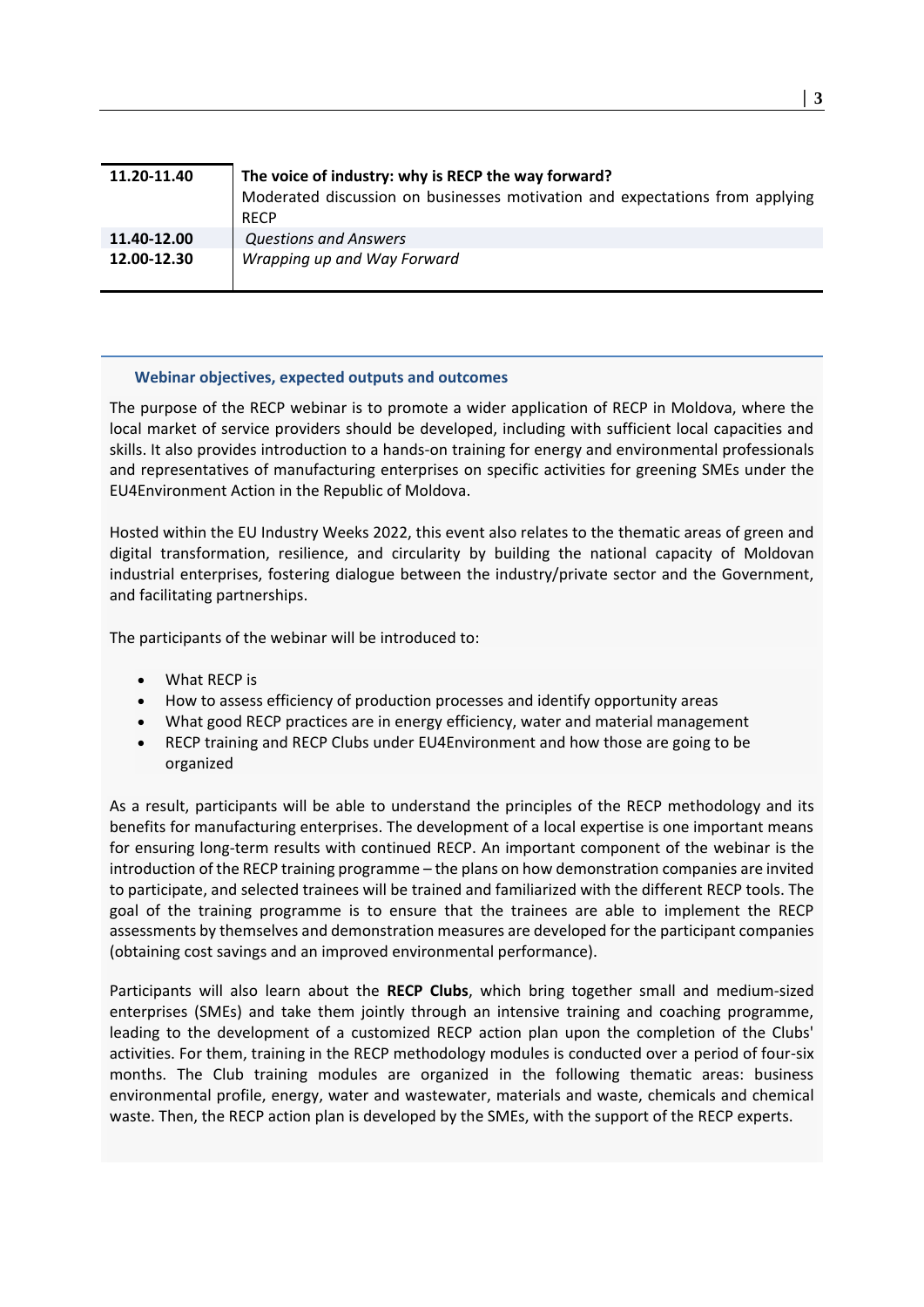#### **Participants**

Participants will be comprised of specialists working in environmental management, engineers (chemical, industrial, environment, or from related fields) and companies interested in RECP. Enterprises and experts which were involved in implementation of RECP activities under the EaP GREEN programme (2013-2017) are also invited to the event. The event is open to the wider public interested in learning about resource efficiency (including profile NGOs and academia representatives).

The tentative number of participants is about 50 persons. A recording of webinar will be made available, upon the completion of the event.

#### **Practical Information**

To join the online event, please register here:

**<https://zoom.us/meeting/register/tJcud--vqTosH9e9hw3vvdsi0zkpvSLDuWvK>**

*After registering, a confirmation email will be sent with a link to join the event*

#### **Background**

Currently, one of the most relevant approaches to improving the production and environmental performance of enterprises is the introduction of Resource-Efficient and Cleaner Production (RECP). This approach is based on an ongoing assessment of the potential saving of resources, energy, and materials to prevent overspending, and reduce emissions and the discharges of pollutants into the environment. This also reduces waste generation, which then diminishes the economic costs of enterprises. RECP is used as an umbrella term for the application of preventive environmental strategies to achieve the triple aims of production efficiency, environmental management, and human development. The RECP programme builds the national capacity, fosters dialogue between industry and Government, and facilitates investments for the transfer and adaptation of Environmentally Sound Technologies.

The UNIDO RECP methodology is used by specialists of enterprises and experts in the field of environmental management to assess production facilities and optimize the use of resources, reducing losses and inefficiencies, and identifying measures aimed at reducing wastes and emissions from the generation source. In Moldova, under the EU4Environment Action, the RECP methodology is implemented through trainings, demonstrations, RECP Clubs and other activities. The identified RECP measures support the companies to save energy, water and materials, reduce the negative impact on the environment and human health, increase profit, improve compliance with the Moldovan environmental legislation, and increase access to financial resources in order to invest in cleaner technologies.

Upon the completion of the training, assessments and RECP Clubs' programmes, each trainee, demonstration company and RECP Club member is awarded with a certificate, attesting their participation and contribution within the "Circular Economy and New Growth Opportunities" component of the EU4Environment Action.

**4 │**